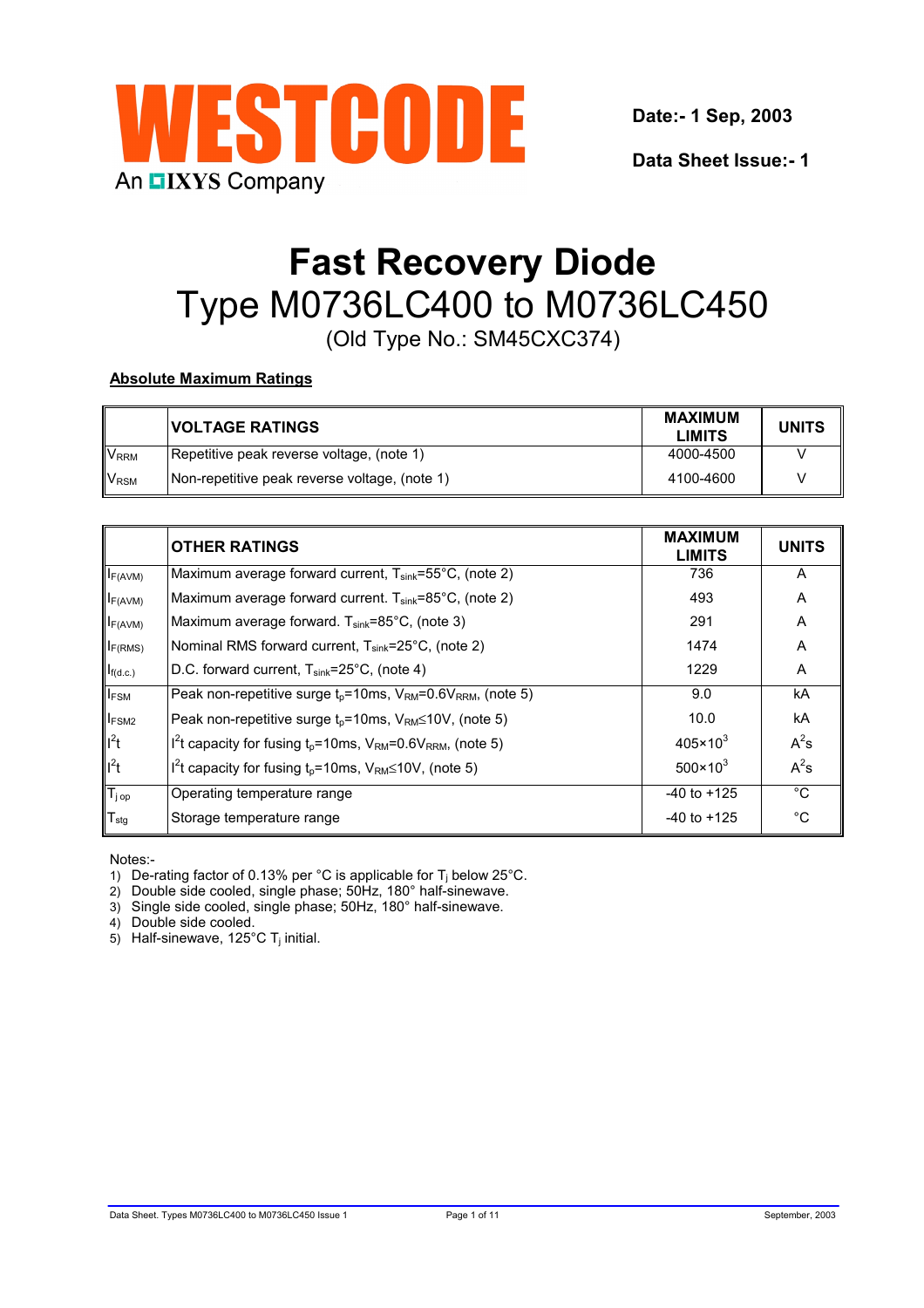# **Characteristics**

|                                               | <b>PARAMETER</b>                         | MIN. | TYP.           |                          | <b>MAX. TEST CONDITIONS</b> (Note 1)                    | <b>UNITS</b> |
|-----------------------------------------------|------------------------------------------|------|----------------|--------------------------|---------------------------------------------------------|--------------|
|                                               | $V_{FM}$<br>Maximum peak forward voltage |      | $\overline{a}$ | 2.56                     | $IFM=1400A$                                             | V            |
|                                               |                                          |      |                | 3.06                     | $IFM=2200A$                                             |              |
| $V_{T0}$                                      | Threshold voltage                        |      | ۳              | 1.606                    |                                                         | $\vee$       |
| $r_{\text{T}}$                                | Slope resistance                         |      |                | 0.7                      |                                                         | $m\Omega$    |
| <b>VFRM</b>                                   | Maximum forward recovery voltage         |      | ۰              | 200                      | $di/dt = 1000A/\mu s$                                   | $\vee$       |
|                                               |                                          |      |                | 120                      | di/dt = 1000A/ $\mu$ s, T <sub>j</sub> =25°C            |              |
|                                               |                                          |      |                | 100                      | <b>Rated V<sub>RRM</sub></b>                            | mA           |
| <b>IRRM</b>                                   | Peak reverse current                     |      |                | 100                      | Rated V <sub>RRM</sub> , T <sub>j</sub> =25°C           |              |
| $Q_{rr}$                                      | Recovered charge                         | -    | 1250           | $\overline{\phantom{a}}$ |                                                         | μC           |
| $Q_{ra}$                                      | Recovered charge, 50% Chord              |      | 450            | 520                      | $ I_{FM}$ =1000A, t <sub>p</sub> =1000µs, di/dt=60A/µs, | μC           |
| $\mathsf{I}_{\mathsf{rm}}$                    | Reverse recovery current                 |      | 170            | $\blacksquare$           | $V_r = 50V$ , 50% Chord.                                | A            |
| $t_{rr}$                                      | Reverse recovery time, 50% Chord         |      | 5.2            | $\overline{\phantom{a}}$ |                                                         | μs           |
| $\ensuremath{\mathsf{IR}_\text{thJK}}\xspace$ |                                          |      | $\overline{a}$ | 0.033                    | Double side cooled                                      | K/W          |
|                                               | Thermal resistance, junction to heatsink |      | ۳              | 0.066                    | Single side cooled                                      |              |
| ΙF                                            | Mounting force                           | 10   | ÷              | 20                       |                                                         | <b>kN</b>    |
| $W_t$                                         | Weight                                   |      | 340            | $\overline{a}$           |                                                         | g            |

Notes:-

1) Unless otherwise indicated  $T_j = 125^{\circ}$ C.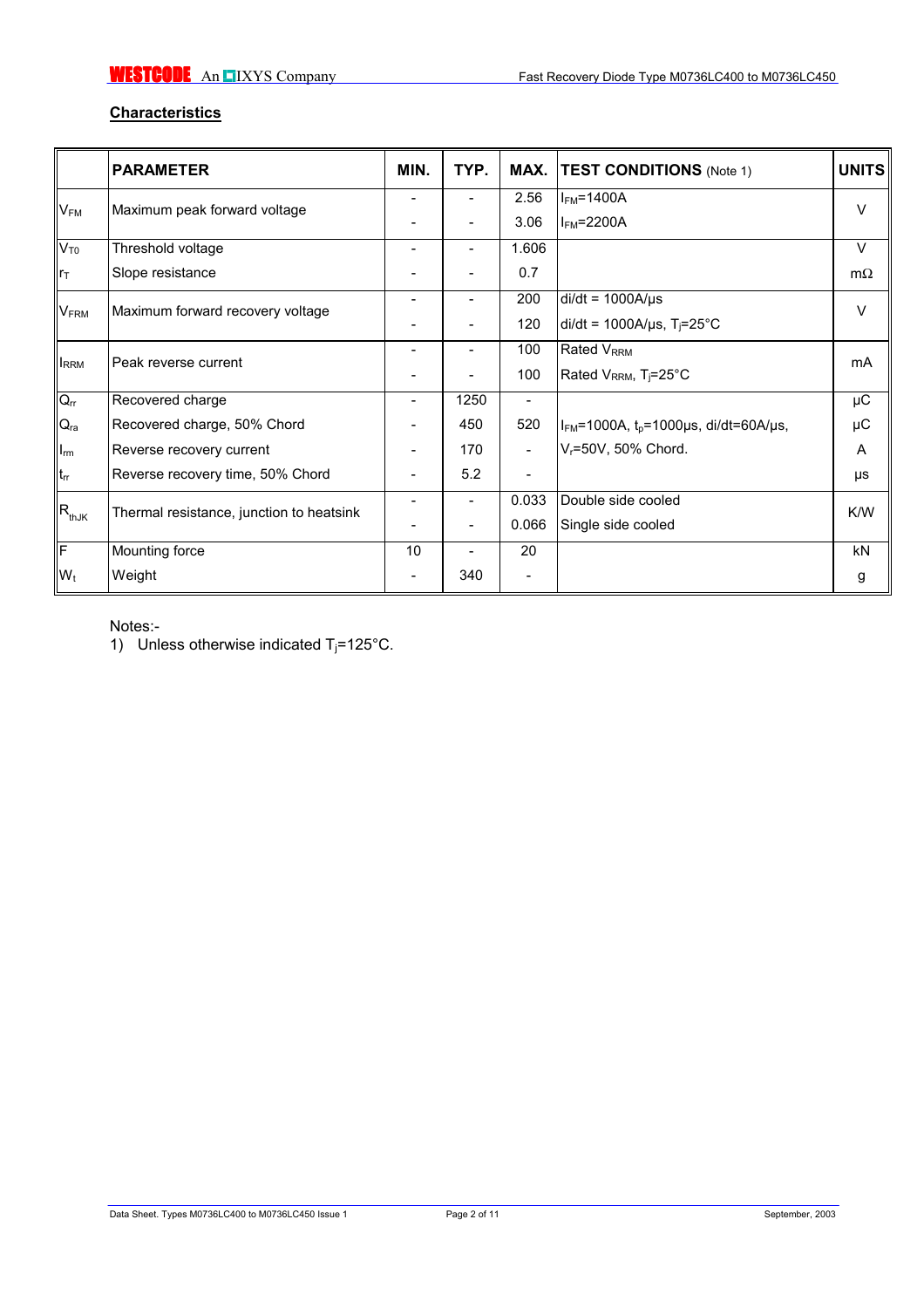# **Notes on Ratings and Characteristics**

# 1.0 Voltage Grade Table

| Voltage Grade | V RRM<br>V | V <sub>RSM</sub><br>ハハ | $V_R$ dc |
|---------------|------------|------------------------|----------|
|               | 4000       | 4100                   | 2000     |
|               | 4200       | 4300                   | 2040     |
|               | 4400       | 4500                   | 2080     |
| 45            | 4500       | 4600                   | 2100     |

#### 2.0 De-rating Factor

A blocking voltage de-rating factor of 0.13% per °C is applicable to this device for  $T_i$  below 25°C.

## 3.0 ABCD Constants

These constants (applicable only over current range of  $V_F$  characteristic in Figure 1) are the coefficients of the expression for the forward characteristic given below:

$$
V_F = A + B \cdot \ln(I_F) + C \cdot I_F + D \cdot \sqrt{I_F}
$$

where  $I_F$  = instantaneous forward current.

#### 4.0 Reverse recovery ratings

(i)  $Q_{ra}$  is based on 50%  $I_{rm}$  chord as shown in Fig.(a) below.



(ii)  $Q<sub>rr</sub>$  is based on a 150 $\mu$ s integration time.

$$
Q_{rr} = \int_{0}^{150\mu s} i_{rr}.dt
$$

(iii) 
$$
K \ Factor = \frac{t_1}{t_2}
$$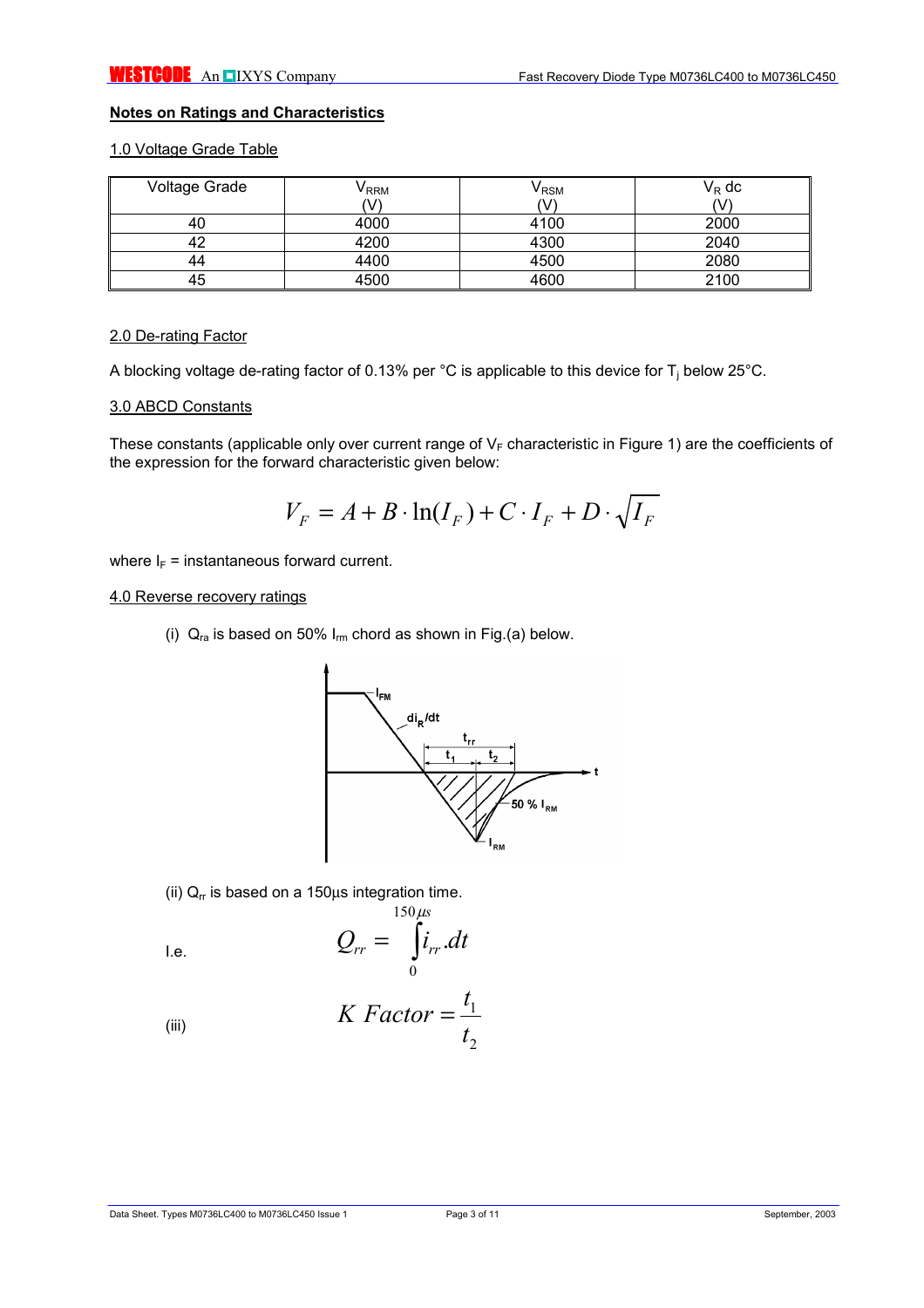#### 5.0 Reverse Recovery Loss

The following procedure is recommended for use where it is necessary to include reverse recovery loss.

From waveforms of recovery current obtained from a high frequency shunt (see Note 1) and reverse voltage present during recovery, an instantaneous reverse recovery loss waveform must be constructed. Let the area under this waveform be E joules per pulse. A new sink temperature can then be evaluated from:

$$
T_{\text{SINK}} = T_{j(\text{MAX})} - E \cdot [k + f \cdot R_{\text{thJK}}]
$$

Where *k* = 0.2314 (°C/W)/s

- *E* = Area under reverse loss waveform per pulse in joules (W.s.)
- *f* = Rated frequency in Hz at the original sink temperature.

 $R_{th(LHS)} = d.c.$  thermal resistance (°C/W)

The total dissipation is now given by:

$$
W_{(tot)} = W_{(original)} + E \cdot f
$$

NOTE 1 - Reverse Recovery Loss by Measurement

This device has a low reverse recovered charge and peak reverse recovery current. When measuring the charge, care must be taken to ensure that:

(a) AC coupled devices such as current transformers are not affected by prior passage of high amplitude forward current.

(b) A suitable, polarised, clipping circuit must be connected to the input of the measuring oscilloscope to avoid overloading the internal amplifiers by the relatively high amplitude forward current signal.

(c) Measurement of reverse recovery waveform should be carried out with an appropriate critically damped snubber, connected across diode anode to cathode. The formula used for the calculation of this snubber is shown below:

$$
R^2 = 4 \cdot \frac{V_r}{C_S \cdot \frac{di}{dt}}
$$

Where:  $V_r$  = Commutating source voltage

 $C<sub>S</sub>$  = Snubber capacitance

R = Snubber resistance

#### 6.0 Snubber Components

When selecting snubber components, care must be taken not to use excessively large values of snubber capacitor or excessively small values of snubber resistor. Such excessive component values may lead to device damage due to the large resultant values of snubber discharge current. If required, please consult the factory for assistance.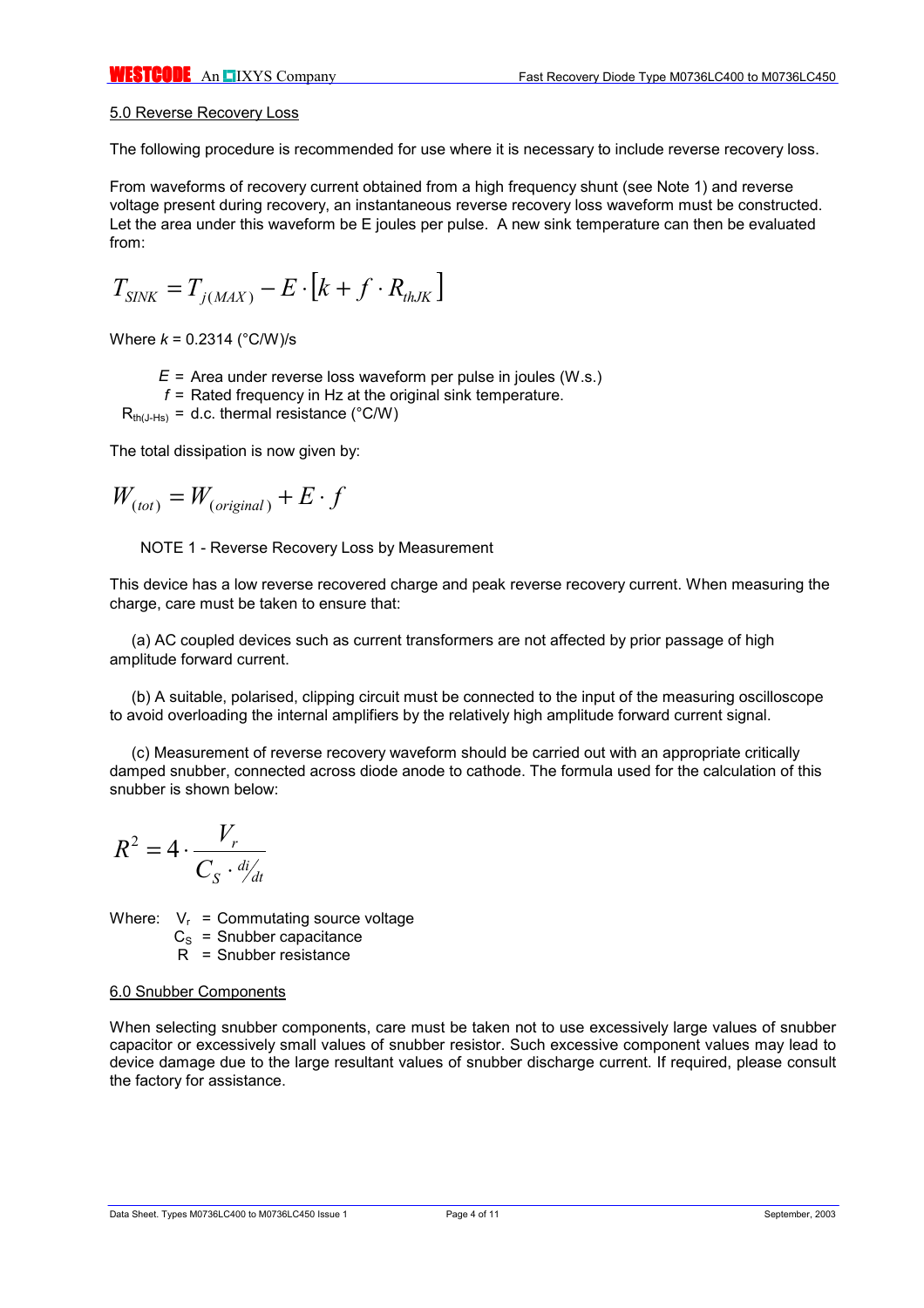## 7.0 Computer Modelling Parameters

7.1 Device Dissipation Calculations

$$
I_{AV} = \frac{-V_o + \sqrt{V_o + 4 \cdot f f^2 \cdot r_s \cdot W_{AV}}}{2 \cdot f f^2 \cdot r_s}
$$

Where  $V_{T0}$  = 1.606V,  $r_T$  = 0.7mΩ *ff* = form factor (normally unity for fast diode applications)

$$
W_{AV} = \frac{\Delta T}{R_{th}}
$$

$$
\Delta T = T_{j(MAX)} - T_k
$$

7.2 Calculation of  $V_F$  using ABCD Coefficients

The forward characteristic  $I_F V_S V_F$ , on page 6 is represented in two ways;

- (i) the well established  $V_{T0}$  and  $r_T$  tangent used for rating purposes and (ii) a set of constants A, B, C, and D forming the coefficients of the repr
- a set of constants A, B, C, and D forming the coefficients of the representative equation for  $V_F$  in terms of  $I_F$  given below:

$$
V_F = A + B \cdot \ln(I_F) + C \cdot I_F + D \cdot \sqrt{I_F}
$$

The constants, derived by curve fitting software, are given in this report for hot characteristics. The resulting values for  $V_F$  agree with the true device characteristic over a current range, which is limited to that plotted.

|   | 125°C Coefficients      |  |  |  |
|---|-------------------------|--|--|--|
| А | 0.1981286639            |  |  |  |
| в | 0.2470648               |  |  |  |
| C | $5.437322\times10^{-4}$ |  |  |  |
|   | $5.055176\times10^{-3}$ |  |  |  |

# 8.0 Frequency Ratings

The curves illustrated in figures 8 to 16 are for guidance only and are superseded by the maximum ratings shown on page 1.

#### 9.0 Square wave ratings

These ratings are given for load component rate of rise of forward current of 100 and 500 A/µs.

## 10.0 Duty cycle lines

The 100% duty cycle is represented on all the ratings by a straight line. Other duties can be included as parallel to the first.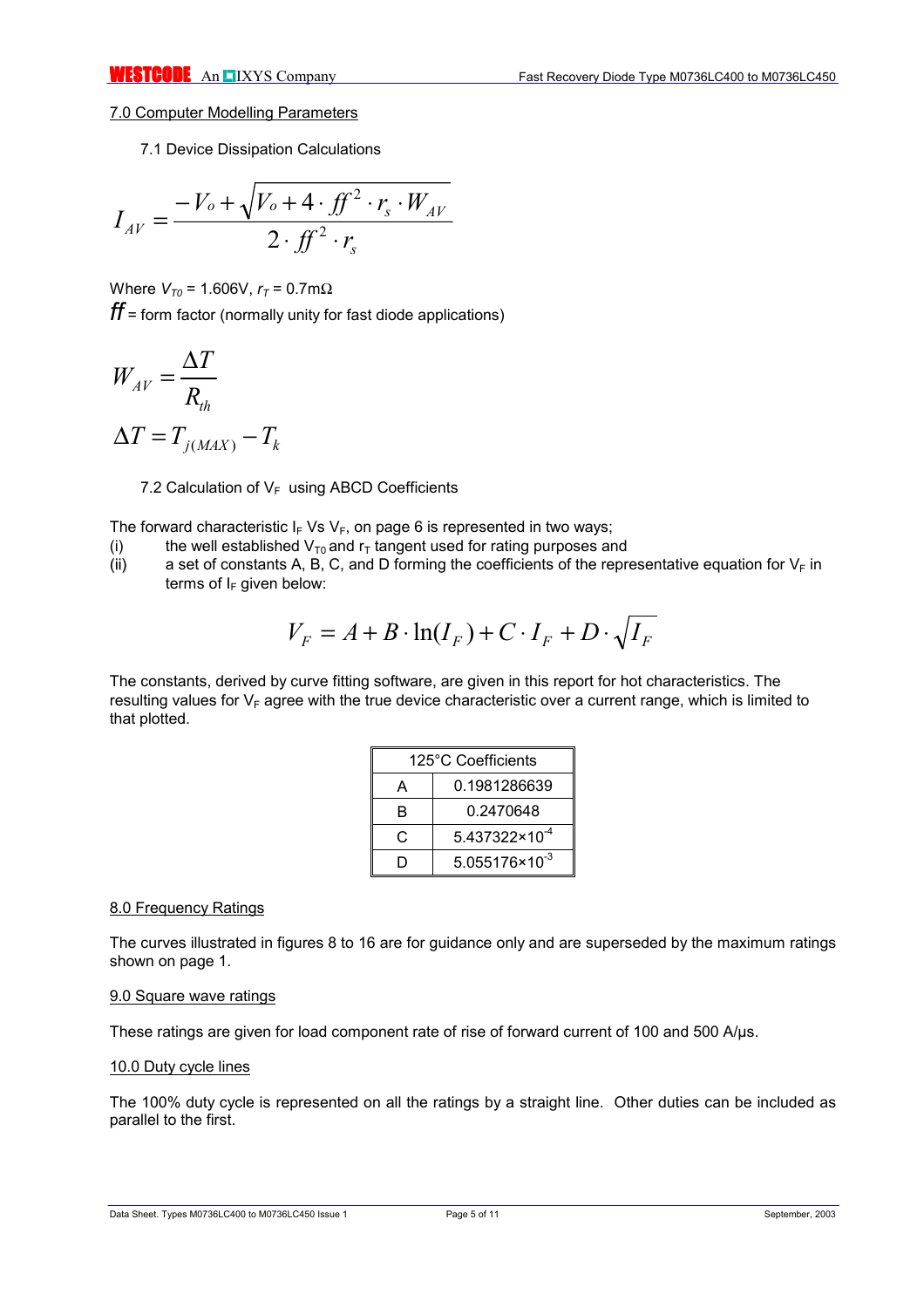# **Curves**

Figure 1 – Forward characteristics of Limit device Figure 2 – Maximum forward recovery voltage











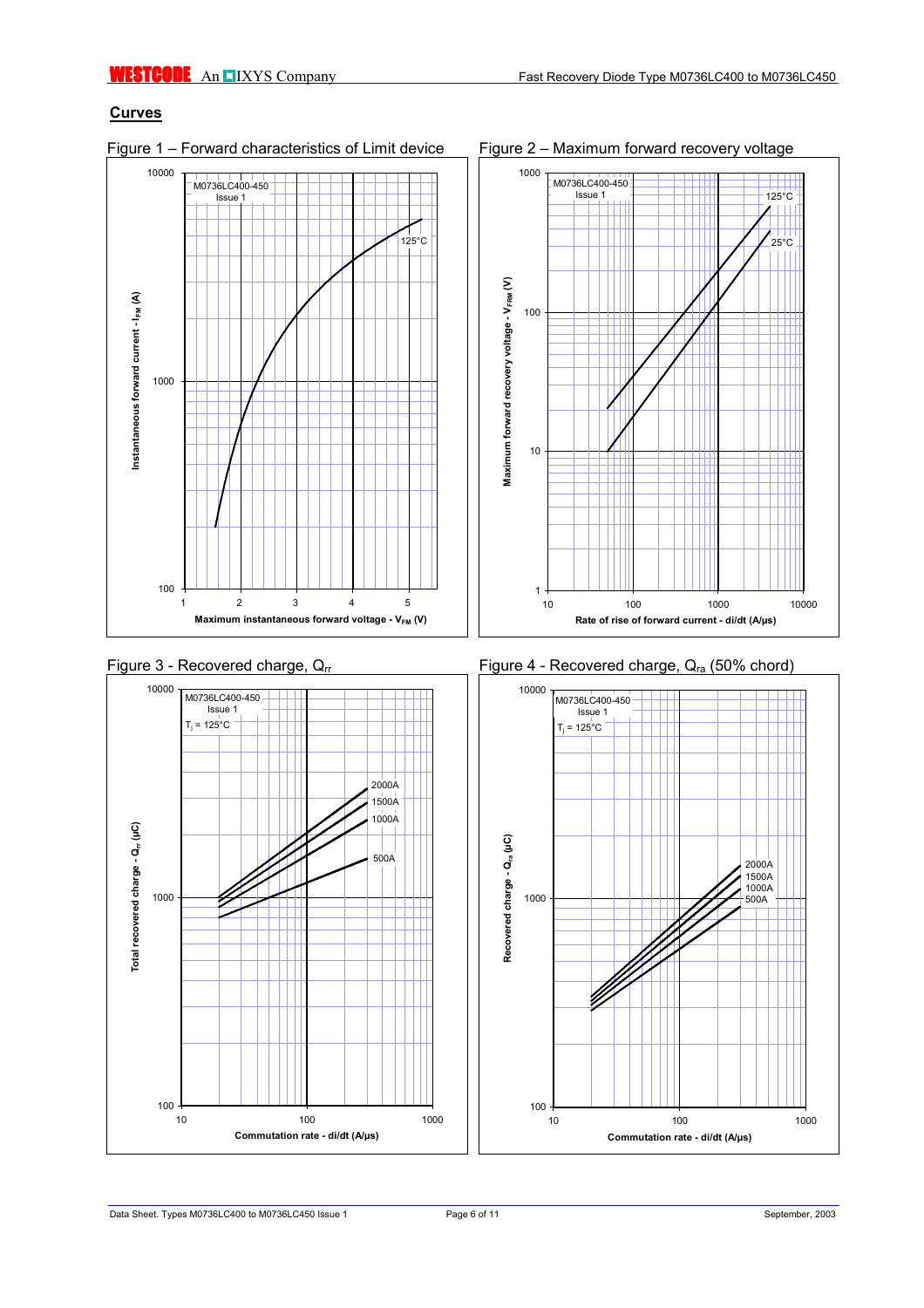









10 100 1000 1000 **Commutation rate - di/dt (A/µs)**

Figure 5 - Maximum reverse current,  $I_{rm}$  Figure 6 - Maximum recovery time,  $t_{rr}$  (50% chord)

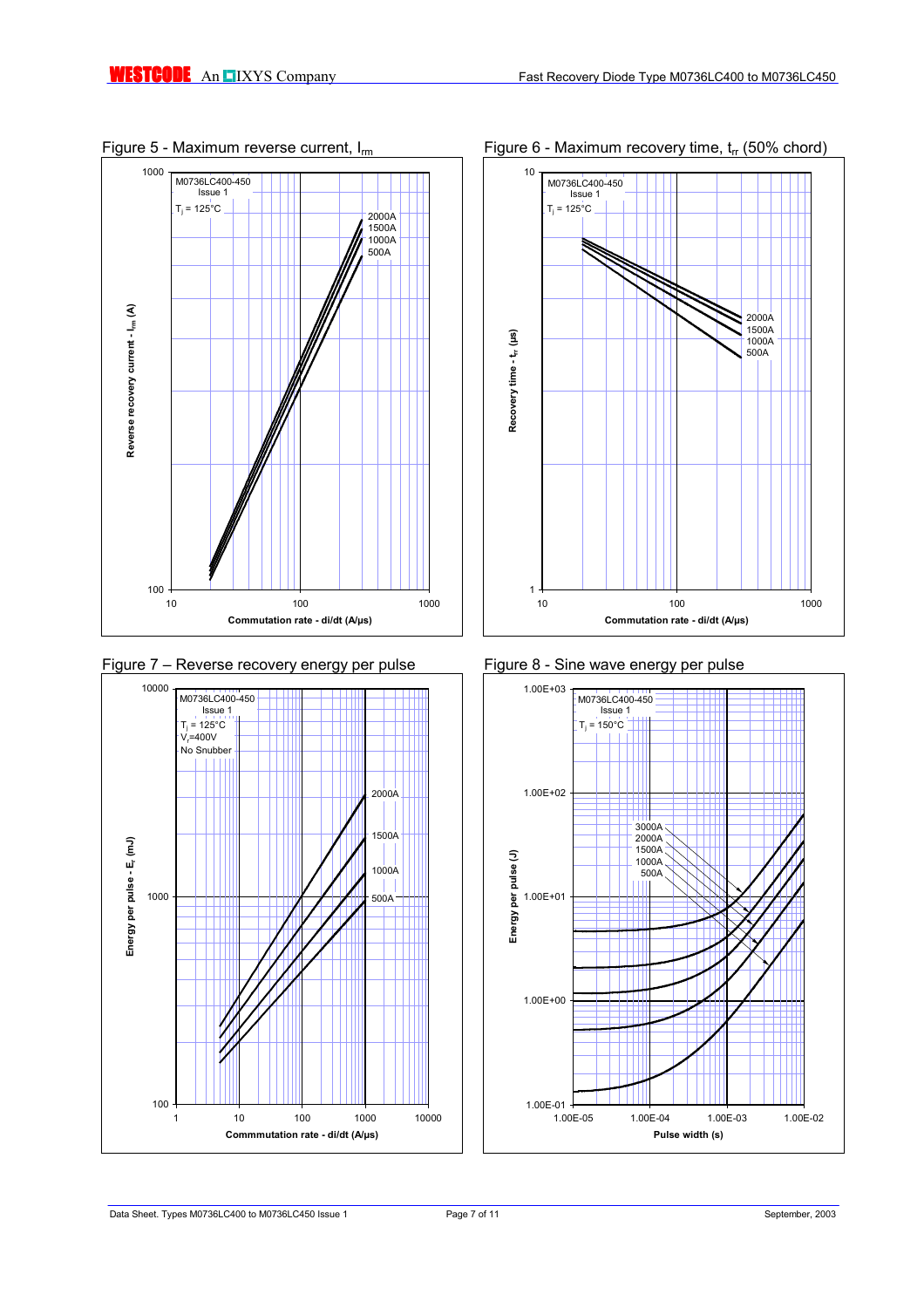







Figure 9 - Sine wave frequency vs. pulse width Figure 10 - Sine wave frequency vs. pulse width

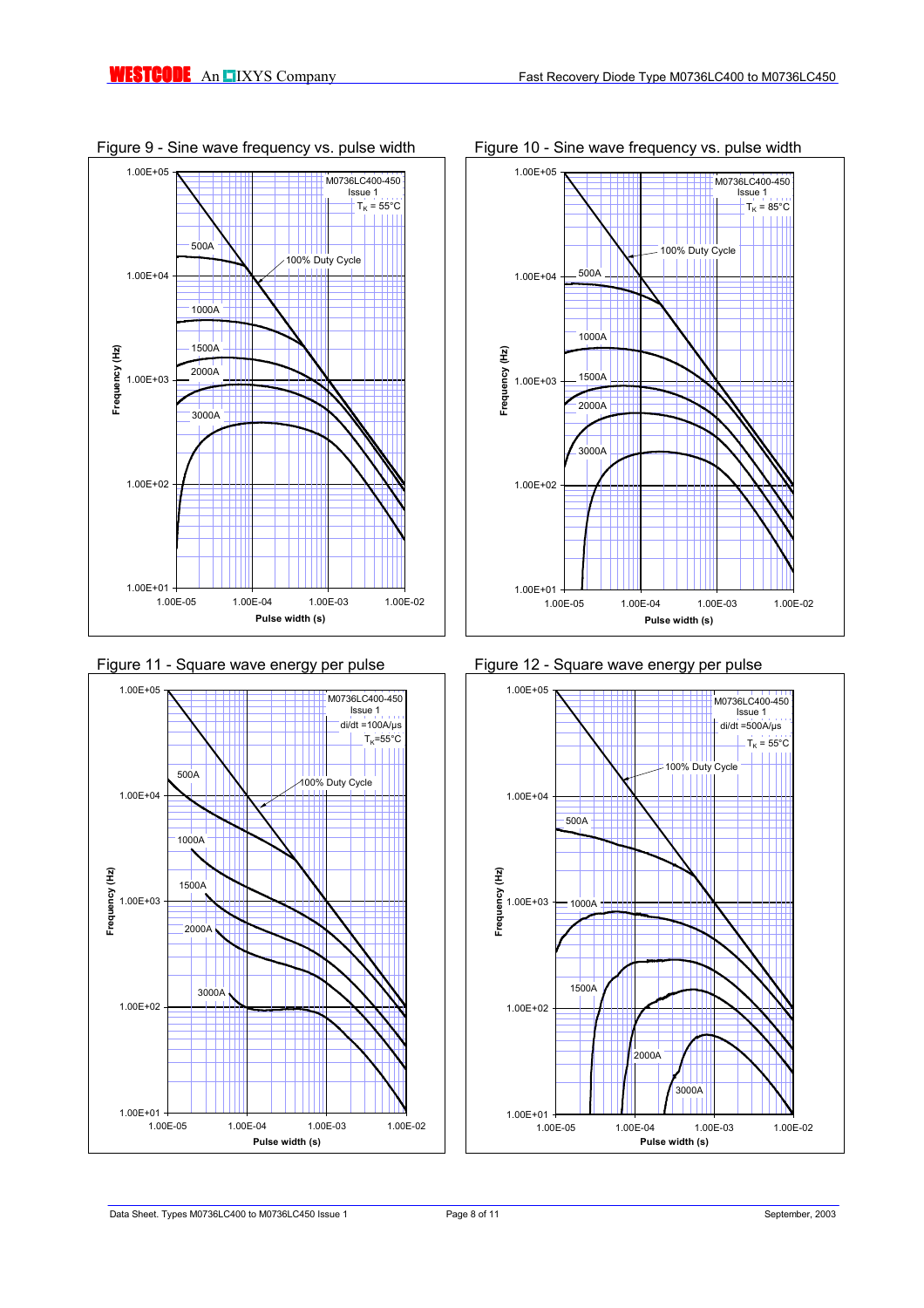











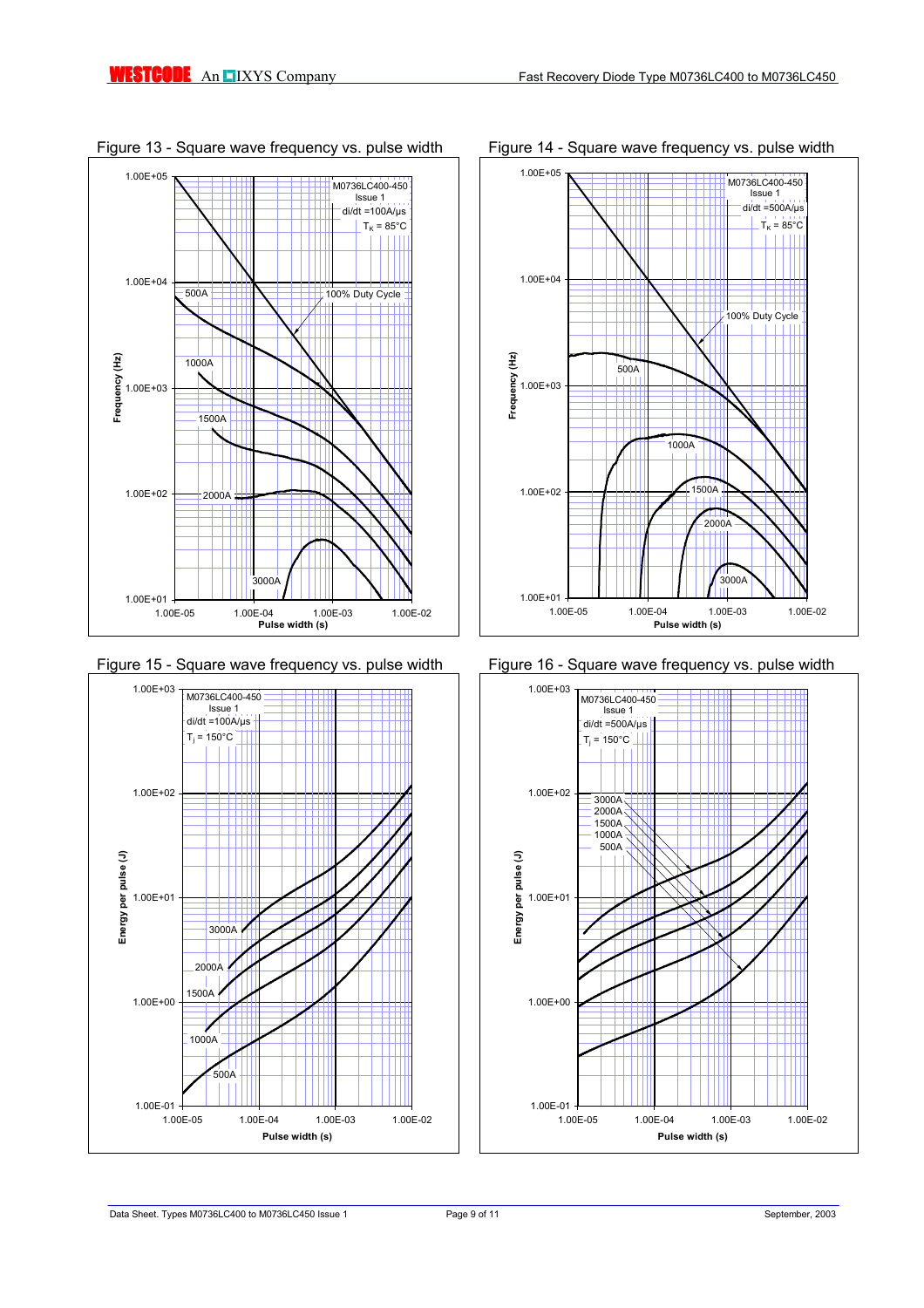



Figure 18 – Transient thermal impedance



Data Sheet. Types M0736LC400 to M0736LC450 Issue 1 Page 10 of 11 Page 10 of 11 September, 2003